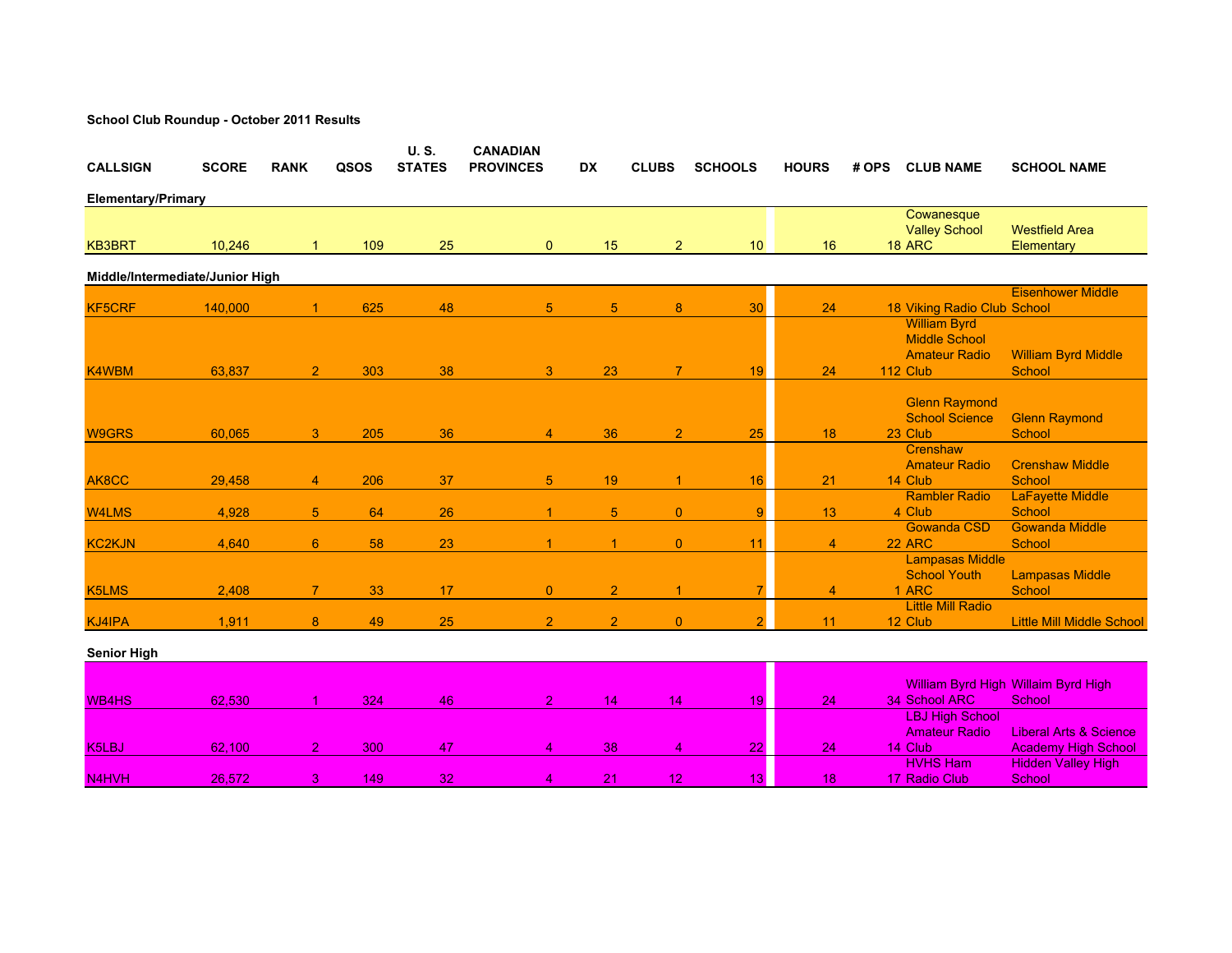|                           |              |                 |                | U.S.           | <b>CANADIAN</b>  |                 |                |                |                 |       |                                  |                                     |
|---------------------------|--------------|-----------------|----------------|----------------|------------------|-----------------|----------------|----------------|-----------------|-------|----------------------------------|-------------------------------------|
| <b>CALLSIGN</b>           | <b>SCORE</b> | <b>RANK</b>     | QSOS           | <b>STATES</b>  | <b>PROVINCES</b> | <b>DX</b>       | <b>CLUBS</b>   | <b>SCHOOLS</b> | <b>HOURS</b>    | # OPS | <b>CLUB NAME</b>                 | <b>SCHOOL NAME</b>                  |
|                           |              |                 |                |                |                  |                 |                |                |                 |       | <b>Bloomington High</b>          |                                     |
|                           |              |                 |                |                |                  |                 |                |                |                 |       | <b>School South</b>              |                                     |
|                           |              |                 |                |                |                  |                 |                |                |                 |       | <b>Amateur Radio</b>             | <b>Bloomington High</b>             |
| <b>K9SOU</b>              | 26,384       | $\overline{4}$  | 167            | 37             |                  | $6^{\circ}$     | 1              | 18             | 13              |       | 17 Club                          | <b>School South</b>                 |
|                           |              |                 |                |                |                  |                 |                |                |                 |       | <b>Pana Schools</b>              |                                     |
|                           |              |                 |                |                |                  |                 |                |                |                 |       | <b>Amateur Radio</b>             |                                     |
| NQ9P                      | 24,600       | 5 <sub>5</sub>  | 124            | 33             | 2 <sup>1</sup>   | 17              | 4              | 18             | 18              |       | 11 Club                          | Pana High School                    |
|                           |              |                 |                |                |                  |                 |                |                |                 |       | <b>St. Clair County</b>          |                                     |
|                           |              |                 |                |                |                  |                 |                |                |                 |       | <b>High School</b>               |                                     |
|                           |              |                 |                |                |                  |                 |                |                |                 |       | <b>Amateur Radio</b>             | <b>St. Clair County High</b>        |
| <b>KK4ELL</b>             | 14,214       | 6 <sup>1</sup>  | 103            | 28             | 2 <sup>1</sup>   | 3 <sup>1</sup>  | $\overline{0}$ | 21             | 12              |       | 8 Club                           | School                              |
|                           |              |                 |                |                |                  |                 |                |                |                 |       |                                  |                                     |
|                           |              |                 |                |                |                  |                 |                |                |                 |       | Greenwood High                   | <b>Greenwood High</b>               |
| <b>KY4GHS</b>             | 10,680       | $\overline{7}$  | 120            | 32             | 2 <sup>1</sup>   | 23              |                | 6 <sup>1</sup> | 24              |       | 49 School ARC                    | School                              |
|                           |              |                 |                |                |                  |                 |                |                |                 |       |                                  | <b>Chesapeake Center for</b>        |
|                           |              |                 |                |                |                  |                 |                |                |                 |       | <b>W4FOS Amateur</b>             | Science and                         |
| W <sub>4FOS</sub>         | 6,600        | 8               | 89             | 25             | $\overline{2}$   | 3               | 5              | 4              | 14              |       | 12 Radio Club                    | <b>Technology</b>                   |
|                           |              |                 |                |                |                  |                 |                |                |                 |       | <b>Marist School</b>             |                                     |
| WM4MS                     | 5,229        | 9 <sup>°</sup>  | 47             | 16             | $\overline{0}$   | 18 <sup>°</sup> | $\overline{2}$ | 5 <sup>1</sup> | 10 <sub>1</sub> |       | 7 Technology Cllub Marist School |                                     |
|                           |              |                 |                |                |                  |                 |                |                |                 |       | <b>Russell High</b>              |                                     |
|                           |              |                 |                |                |                  |                 |                |                |                 |       | <b>School Radio</b>              |                                     |
| <b>KC0ENB</b>             | 256          | 10 <sup>°</sup> | 8              | 7 <sup>1</sup> | $\overline{0}$   | $\overline{0}$  | $\overline{0}$ | 5 <sup>1</sup> | 3               |       | 4 Club                           | <b>Russell High School</b>          |
|                           |              |                 |                |                |                  |                 |                |                |                 |       |                                  |                                     |
|                           |              |                 |                |                |                  |                 |                |                |                 |       |                                  |                                     |
|                           |              |                 |                |                |                  |                 |                |                |                 |       | <b>Brooklyn Tech</b>             |                                     |
|                           |              |                 |                |                |                  |                 |                |                |                 |       | <b>HS Amateur</b>                |                                     |
|                           |              |                 |                |                |                  |                 |                |                |                 |       |                                  | Radio & Wireless Brooklyn Technical |
| W <sub>2</sub> CXN        | 24           | 11              | 3 <sup>1</sup> | 3              | $\overline{0}$   | $\overline{0}$  | $\overline{0}$ |                | $\overline{2}$  |       | 7 Technology Club High School    |                                     |
|                           |              |                 |                |                |                  |                 |                |                |                 |       |                                  |                                     |
| <b>College/University</b> |              |                 |                |                |                  |                 |                |                |                 |       |                                  |                                     |
|                           |              |                 |                |                |                  |                 |                |                |                 |       | Amateur Radio                    |                                     |
|                           |              |                 |                |                |                  |                 |                |                |                 |       | Society at                       |                                     |
|                           |              |                 |                |                |                  |                 |                |                |                 |       | Arizona State                    | Arizona State                       |
| W7ASU                     | 240,786      | $\mathbf{1}$    | 865            | 47             | 8                | 35              | 9              | 33             | 24              |       | 5 University                     | <b>University</b>                   |
|                           |              |                 |                |                |                  |                 |                |                |                 |       | Virginia Tech                    |                                     |
|                           |              |                 |                |                |                  |                 |                |                |                 |       | <b>Amateur Radio</b>             |                                     |
| K4KDJ                     | 10,500       | $\overline{2}$  | 105            | 35             | 3                | 13              | $\overline{2}$ | 9              | 18              |       | 10 Association                   | Virginia Tech                       |
|                           |              |                 |                |                |                  |                 |                |                |                 |       | <b>UCSB Amateur</b>              | <b>University California</b>        |
| W6RFU                     | 5,244        | $\sqrt{3}$      | 57             | 25             | $\overline{2}$   | $\,6\,$         | $\overline{c}$ | 11             | $6\phantom{1}6$ |       | 1 Radio Club                     | Santa Barbara                       |
| KB3CVD                    | 5,041        | $\overline{4}$  | 40             | 17             | $\overline{1}$   | $\overline{11}$ | $\mathbf{1}$   | $\overline{8}$ | $\overline{8}$  |       | 10 UMBC ARC                      | <b>UMBC</b>                         |
|                           |              |                 |                |                |                  |                 |                |                |                 |       |                                  |                                     |
|                           |              |                 |                |                |                  |                 |                |                |                 |       | Amateur Radio                    | <b>Washington State</b>             |
| W7YH                      | 4,316        | 5               | 50             | 23             | 1                | 3               | $\mathbf 0$    | 5 <sub>5</sub> | 17              |       | 4 Club Rho Epsilon University    |                                     |